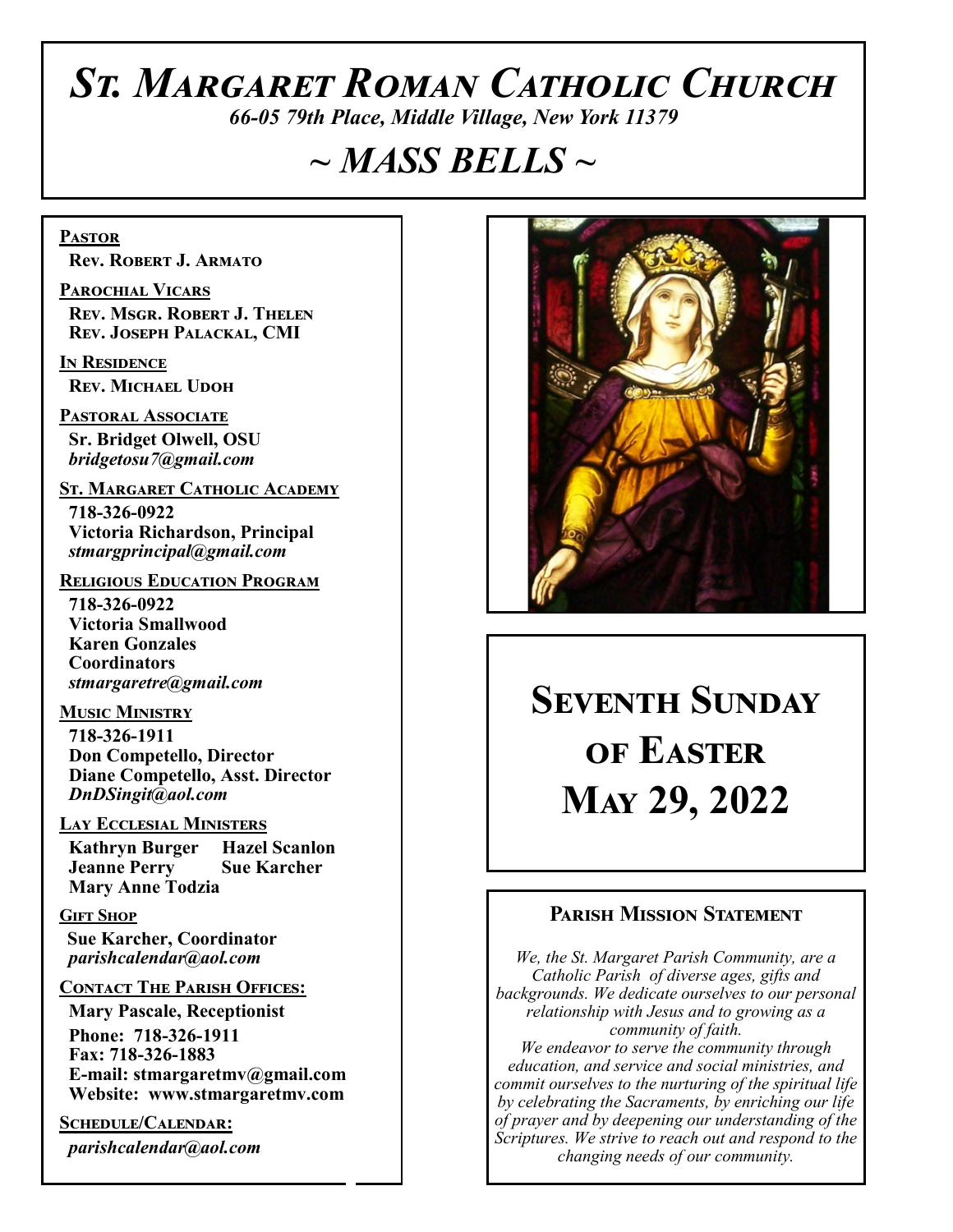## *MASSES FOR THE WEEK*

| SUN. ~ MAY 29 - SEVENTH SUNDAY OF<br><b>EASTER</b>                                                                                                                                        |
|-------------------------------------------------------------------------------------------------------------------------------------------------------------------------------------------|
| 8:00<br>Gerald McDonald (anniv)<br>Il Popolo della Parrocchia/Grazia<br>10:00<br>Scandariato/Carmelo Caruana/                                                                             |
| <b>NOON</b><br>Anna and Andrew Jenner<br>5:00PM<br><b>Peter Trinche</b>                                                                                                                   |
| MON. ~ MAY 30 - EASTER WEEKDAY<br><b>MEMORIAL DAY</b>                                                                                                                                     |
| Deceased Members of the U.S.<br>9:00<br><b>Armed Forces</b>                                                                                                                               |
| TUE.<br>$\sim$ MAY 31 - THE VISITATION OF THE<br><b>BLESSED VIRGIN MARY</b>                                                                                                               |
| <b>Intention of Bridie McHale</b><br>7:00<br>9:00<br><b>Conail Friel</b>                                                                                                                  |
| ~ JUNE 1 - SAINT JUSTIN<br>WED.<br>Mary B. O'Shea (anniv)<br>7:00                                                                                                                         |
| 9:00<br><b>Andrew Jenner</b>                                                                                                                                                              |
| ~ JUNE 2 - STS. MARCELLINUS & PETER<br>THU.<br>7:00<br>Velma Begy<br>9:00<br>Maria Curatolo (birth)                                                                                       |
| ~ JUNE 3 - ST. CHARLES LWANGA<br>FRI.                                                                                                                                                     |
| 7:00<br>Rev. Salvatore F. D'Anna<br>9:00<br>Joseph and Elizabeth Sustar                                                                                                                   |
| ~ JUNE 4 - EASTER WEEKDAY<br>SAT.<br>9:00<br><b>Collective: Deceased Priests of the</b><br>Brooklyn & Rockville Centre Dioceses/<br>Rebecca & Aloysious David/George<br>Christian (anniv) |
| <b>Holy Hour</b><br>9:30<br>5:00PM<br>Lottie Andrzejewski (birth)                                                                                                                         |
| SUN. ~ JUNE 5 - PENTECOST SUNDAY<br><b>Adeline Mancuso</b><br>8:00                                                                                                                        |
| 10:00<br><b>Madeline Sepe</b><br><b>NOON</b><br>People of the Parish                                                                                                                      |
| 5:00PM<br>William & Bella (Tolles) Kunz                                                                                                                                                   |
|                                                                                                                                                                                           |

## **MEMORIAL DAY**

 This Monday, May 30, is Memorial Day. Before you start with the bargain hunting, BBQ's, and pool parties, please take some time to pray for the souls of the brave men and women who have given their lives



preservation, and defense of our nation.

## **PARISH INFORMATION**

## **Rectory Office Hours**

**Monday - Friday - 9am to Noon and 1pm to 5pm Saturday - 9am to 2pm** *Other times by appointment only.* **Sunday - closed**

**CONFESSIONS** - Saturday, 4:00-4:45 pm.

**NOVENA** to Our Lady of the Miraculous Medal Mondays after the 9 am Mass.

**THE ROSARY AND DIVINE MERCY** devotion are prayed every morning in the church at 8:30 am.

**BAPTISMS** take place on the 1st and 3rd Sunday of each month, at 1:30 pm. Please call the rectory for an appointment and to register your child.

**WEDDINGS MUST** be scheduled at least six (6) months in advance by appointment with a priest or a deacon. Please call the rectory office *BEFORE YOU MAKE ARRANGEMENTS WITH THE CATERING HALL*. For marriage preparation information visit **www.pre-cana.org**.

**ENGLISH CHOIR** rehearses on Wednesdays at 7 pm in the Church. Tenors and baritones needed!

**THE YOUTH CHOIR** rehearses on Wednesdays at 3pm in the Church.

**SENIOR CITIZENS meetings are held every Wednesday at 12 Noon, in the Parish Center.** 

**ALTAR SERVER ASSIGNMENTS HAVE RESUMED. SEE SCHEDULE.**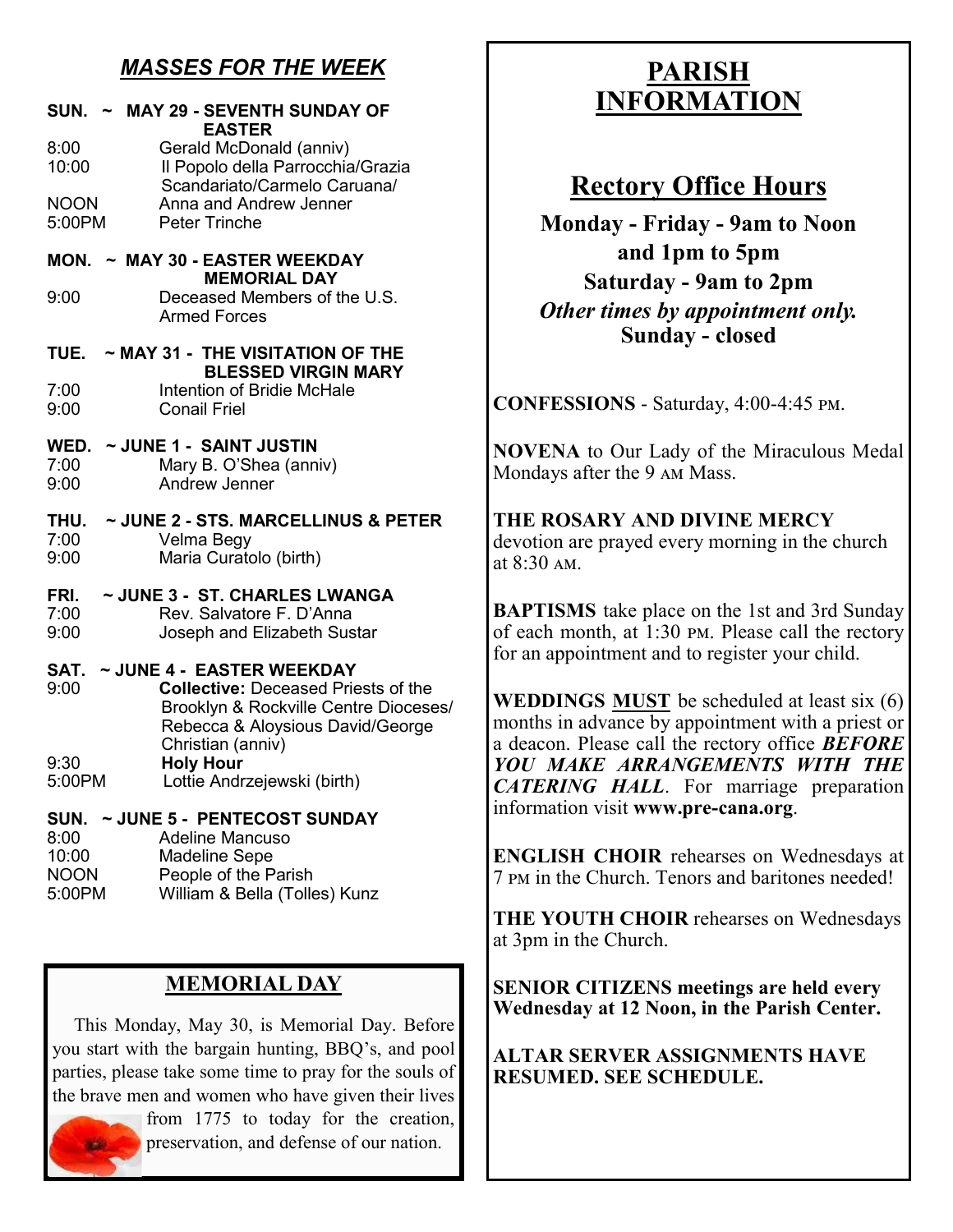# PLEASE PRAY FOR OUR SICK

Linda Frazier, Cari Ann Falk-LoBello, Glen Falk, Ronald Frazier, Robert Sabini, Lee Falk, McKinley Kelleher, Sean Harrison, Justin James Quirke, Elizabeth Ott, Mary Harrison, Gloria Pemaj, Allen McConville, Jack Marchindiondo, The Scaturro Family, Louis Pittelli, James Graff, Immaculate Marge D'Elia, Jim O'Friscoll, Bob Biolsi, The Mojica Family, Msgr. Leonard Badia, Matthew Zender, Anthony Pittelli, Jill Archbold, Fr. Paul Weirichs CP, Hannah Lehman, John Austin Bryzgornia, Dave Kazmier, John Nogiewich, Tim Rooney, Frank Ciccone, Charlie Krzewski, Helga Zender, Deacon John DeBiase, Tom Haubert, John Miller, Cathie Greulich, Carmen Gonzalez, Edward Stoltzenberg, Santos Santiago, William & Patricia Scharach, Bernard Russo, John & Katie Bryzgornia, Eric Velasquez, Joseph Simon, Emma Green, Mary Policke, Donna Stubbs, Heig Allocca, Joyce Seecheeck, The Valasquez Family, Kathryn Hummel, Caroline Martin, Michelle LaBove, Christine Arundel, Jamie Allison, Eileen Hagan, Regina Caridi, Lenny Masone, Lorraine Colon, James Buchanan, Joseph Guecia, Jacob Zane, Joan Grippo, Hazel Scanlon, Ray and Pam Sadler, Carmen Ciulla, Pauline Vella,Dennis Roberts, Louisa Diviney, Daniel Wilson, Marie Breslin, Robert Sukup, Sam Cianciolo, Maria Fava, Jeremiah Harris, Maria Polce, Cathy Wilkenson, Maria Cermeli, Frank Marlow, Stephen Crane, Sara Alvarado,

*The names will remain for 3 months, please call 718-326-1911 and ask for continued prayers.*

## *Prayer Requests*

**Pray for vocations to the Priesthood and Religious Life.**

**Pray for first responders and medical personnel.**

**Pray for the men from our Parish who are serving in the defense of our country:**

> *Lt. Col. Thomas Frohnhoefer Sgt. Robert A. Domenici*

**Pray for peace in Eastern Europe.** *Our Father, Hail Mary, Glory be* 



#### *WE RECALL OUR BELOVED DECEASED especially this week:*

## *Mary S. Roccuzzo, Mary Scarola,*

*Eternal rest grant unto them, O Lord, and may perpetual light shine upon them! May their souls and the souls of all the faithful departed, through Thy mercy, rest in peace! Amen!*

## **MEMORIALS THIS WEEK**

## *TABERNACLE LAMP THIS WEEK*

*is lit in memory of Rev. Salvatore F. D'Anna at the request of Ben Armato.* 

## **THE RECTORY WILL BE CLOSED ON MONDAY, MAY 30, IN OBSERVANCE OF MEMORIAL DAY. MASS IS AT 9:00AM ONLY**

## **TODAY'S READINGS**

*Seventh Sunday of Easter , Cycle C - Hymnal # 916* 

> Acts 7:55-60 Psalm 97:1-9 Revelation 22:12-20 John 17:20-26

## **READINGS FOR THE WEEK**

| Monday:    | Acts 19:1-8<br>Psalm 68:2-3ab, 4-5acd, 6-7ab<br>John 16:29-33                                                |
|------------|--------------------------------------------------------------------------------------------------------------|
| Tuesday:   | Zephaniah 3:14-18a<br>Isaiah 12:2-3, 4bcd, 5-6<br>Luke 1:39-56                                               |
| Wednesday: | Acts 20:28-38<br>Psalm 68:29-30, 33-36<br>John 17:11b-19                                                     |
| Thursday:  | Acts 22:30; 23:6-11<br>Psalm 16:1-2a, 5-11<br>John 17:20-26                                                  |
| Friday:    | Acts 25:13b-21<br>Psalm 103:1-2, 11-12, 19-20ab<br>John 21:15-19                                             |
| Saturday:  | Acts 28:16-20, 30-31<br>Psalm 11:4, 5, 7<br>John 21:20-25                                                    |
| Sunday:    | Acts $2:1-11$<br>Psalm 104:1, 24, 29-34<br>I Corinthians 12:3b-7, 12-13 or<br>Romans 8:8-17<br>John 20:19-23 |

*"Ignorance of Scripture is ignorance of Christ!" ~ St. Jerome*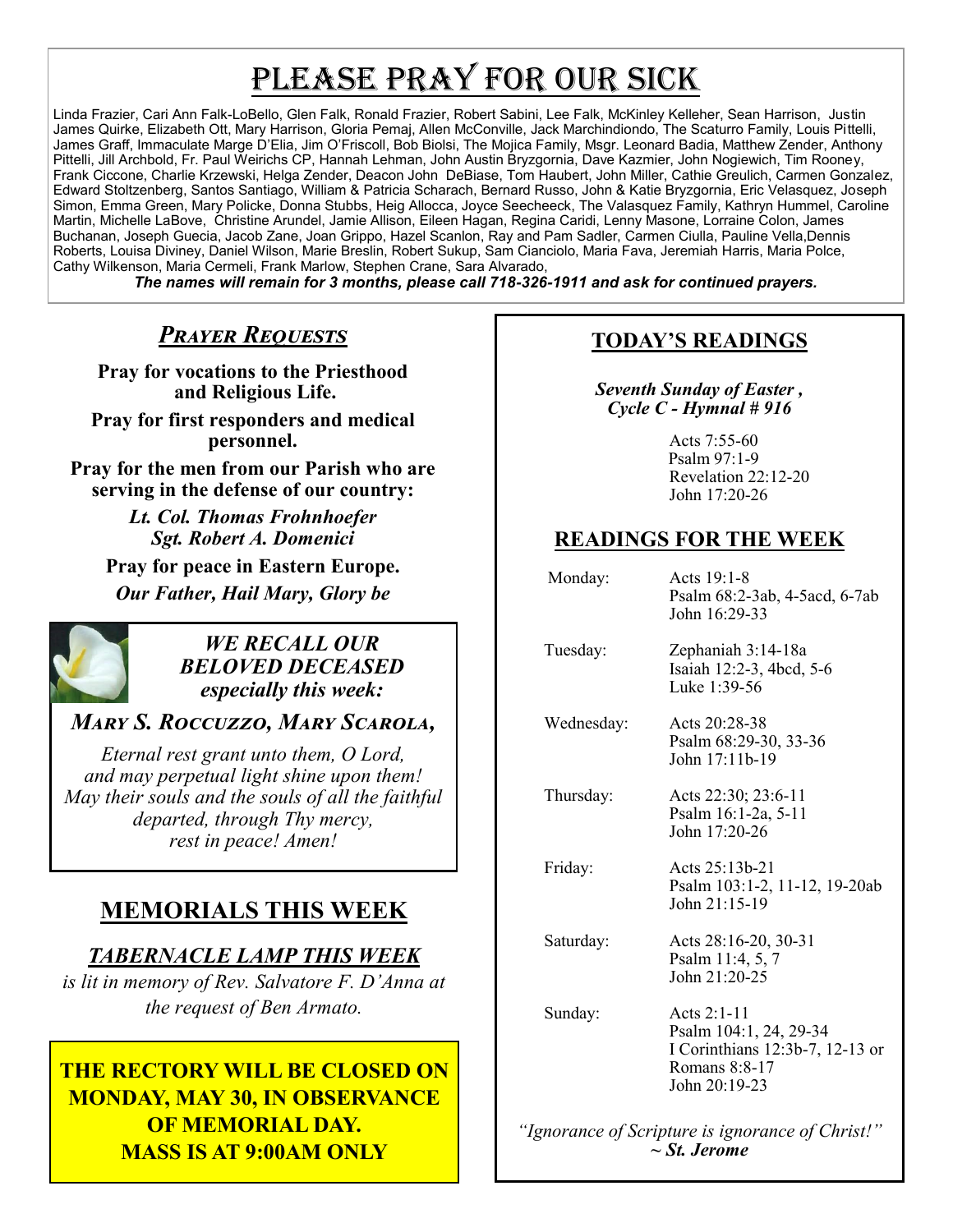#### *From the Pastor's Desk:*

#### **"Our Unity in Christ"**

These last few weeks we've been taking our Gospel texts from Christ's final instructions to His disciples just before His arrest on the night of the Last Supper, as presented by the Gospel according to St. John. Today, we read His "High Priestly Prayer" for His followers – not just for the Eleven but for all of us disciples for all time. It is a very personal prayer to the Father for our unity in the bond of love that unites the Father and the Son, by which we might experience the presence of the living God. This unity should be the goal of every Christian, and our attempt to achieve it, the mission of our lifetime by which we bear as faithful witness to Him as did St. Stephen.

The world in which we live is full of divisions, from opposing international alliances to rival political parties, all the way down to fractured families and personal turmoil. How odd Christ's prayer for unity might seem to us! How unrealistic! How unachievable! Nevertheless, this is what He has commanded us to accomplish, and He never demands that we do anything that is beyond our abilities, for He always gives us the means to fulfill His commands: the Gift of His Holy Spirit. We are to be one as Christ is one with the Father through the bond of Their Spirit, Who is the very love that the Father and Son exchange for all eternity and through Whom alone we find our own unity and peace.

We are liturgically between two great feasts of the Church. Easter is six weeks behind us, and Pentecost – the "birthday of the Church" and end of the Easter Season – is just a week away. All too often we observe the landmarks of faith and festivals but fail to recognize the continuum that they present. The Creed that we proclaim every Sunday, for instance, is not a mere list of isolated events but rather is an account of God's constant presence in our lives. The Father's love for us is expressed through His Gift of His Son for our salvation and of us to His Son, along with the further Gift of His Spirit for our sanctification and union with Him now and forever.

Equally too often, we close the door on the Father's many gifts of grace and turn away from Him in sin. When we do that, evil finds its way into the world, and divisions arise. Sin may be personally small or immensely consequential. Sometimes it expresses itself in hateful acts of violence such as we have seen all too frequently of late. We might chalk it up to mental illnesses (to one "-osis" or another), or bitter contests for political power. Furthermore, we might argue about enacting this or that law to curb, if not end, the problem, but the root of the matter lies in the human heart and the devastating effects of every personal sin. If hearts are not changed, the sad realities of our world will not change.

Christ prays in today's Gospel for unity: *unity*, not uniformity. We are not "Stepford children" but children of God, created in His image with the capacity to reason AND to love. Our striving to understand the world around us should lead us to recognize the presence of God, which, in turn, should lead us to grasp His love for us and to love Him in return. Christ's mission was not simply to restore humanity and all Creation to the way that they were before the Fall of Adam and Eve, but, by uniting our humanity to His divinity and offering Himself to the Father in obedient and humble love, to go infinitely further by making us children of God, very sharers in His love and in His eternal life, to be one just as He and the Father are one in the Holy Spirit.

As we approach the solemnity of Pentecost this year, let our prayer be for unity and peace in our homes, our parish and neighborhood, our country, and throughout the world. *Come, Holy Spirit, and fill the hearts of Thy faithful; enkindle in us the fire of Thy love!*

*~ Fr. Armato*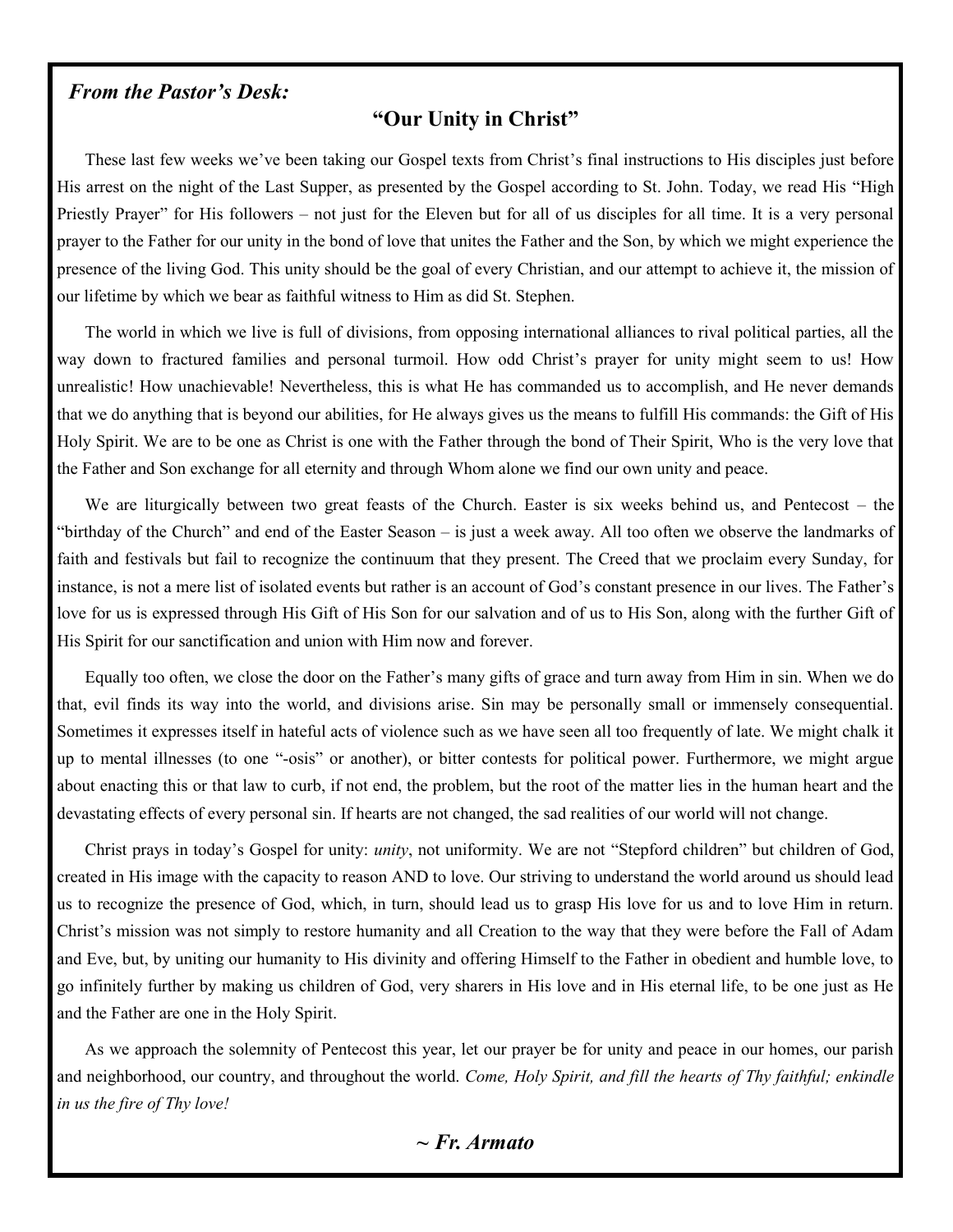## **BOILER PROJECT UPDATES**

Thank you for your generosity in the second collection, which has helped to offset the expenses of renting and operating the temporary boiler at over \$5,000/week.

Estimates for removing and replacing the old boilers are running in excess of \$450,000. We hope to begin work once the school year has ended. Substantial financing and fundraising will be required.

## **EUCHARISTIC ADORATION**

 We hold a holy hour of Eucharistic Adoration consisting of Exposition and Benediction of the Most Blessed Sacrament, Rosary, litany, scriptural reading, and time for quiet, personal prayer from 9:30 until 10:30 am on the first Saturday of each month.

#### **The next holy hour is Saturday, June 4.**

Come and spend some quality time with the Lord!

## **ANNUAL CATHOLIC APPEAL '22**

 Thanks to those families who have gotten us off to a *great* start for this year's ACA campaign with **104 pledges totaling \$63,100, 83% of the way toward our goal of \$76,014!** A fair-share donation is just \$150 from each family, but, as always, whatever your means allow is most appreciated. Pledges can be paid out in lump sum or installments until the end of the year.

 Envelopes are available on the radiators for you to make a pledge. You also can *pledge on-line at:* 

#### **annualcatholicappeal.org**



## **PRAYERS FOR UKRAINE**

 Continue to pray the Rosary for peace in Ukraine. May our Lady of Vladimir, Queen of Peace intercede for her children!

## **CHOIR NEWS**



We are trying to form a small choir for the Sunday evening Mass at 5:00pm. Please see Don Competello, our Director of Music Ministry, after any Mass, if you're interested in trying out.

## **MONTHLY MEMORIAL MASS**

 A memorial Mass with music is celebrated each month for the repose of the souls of those who were buried from our church during the preceding month.

 Families who wish to have an annual or "month's mind" Mass offered for a loved one can join in the monthly celebration. Contact the Rectory, **718-326- 1911** to make the arrangements.

 **The next memorial Mass will be celebrated on Saturday, June 11.** 

## **THE ST. VINCENT dePAUL FOOD PANTRY**

 is located in the Convent 66-25 79th Place



#### The Pantry is open every **WEDNESDAY AND SATURDAY from 10:00am to 12:00Noon**

The Food Pantry is in need of cooking oil, mayo, catsup, ground coffee (no decaf), bottled juice and tuna. As always, we are asking for **grocery store gift cards,** which can be placed in the rectory office mail slot.

Again, we thank you for your continued support!

### **CHURCH OPEN HOURS**

 The church will be open for private prayer Monday-Friday, 6:30am to 12:00 Noon; Saturday, 8:30am to 6:00pm; Sunday, 7:30am to 6:00pm. Come and spend some quality time with the Lord before or after Mass or during the day.

 *Please observe these common sense rules for your safety and that of others:*

 $\sim$  Do NOT enter the church, if you are feeling sick.

 $\sim$  The Church's teachings do NOT prohibit getting inoculated; instead, it is encouraged.

 $\sim$  Receive Communion in the hand.

 ~ Do NOT leave anything (*The Tablet*, bulletins, water bottles, etc.) behind you when you depart from the church after Mass.